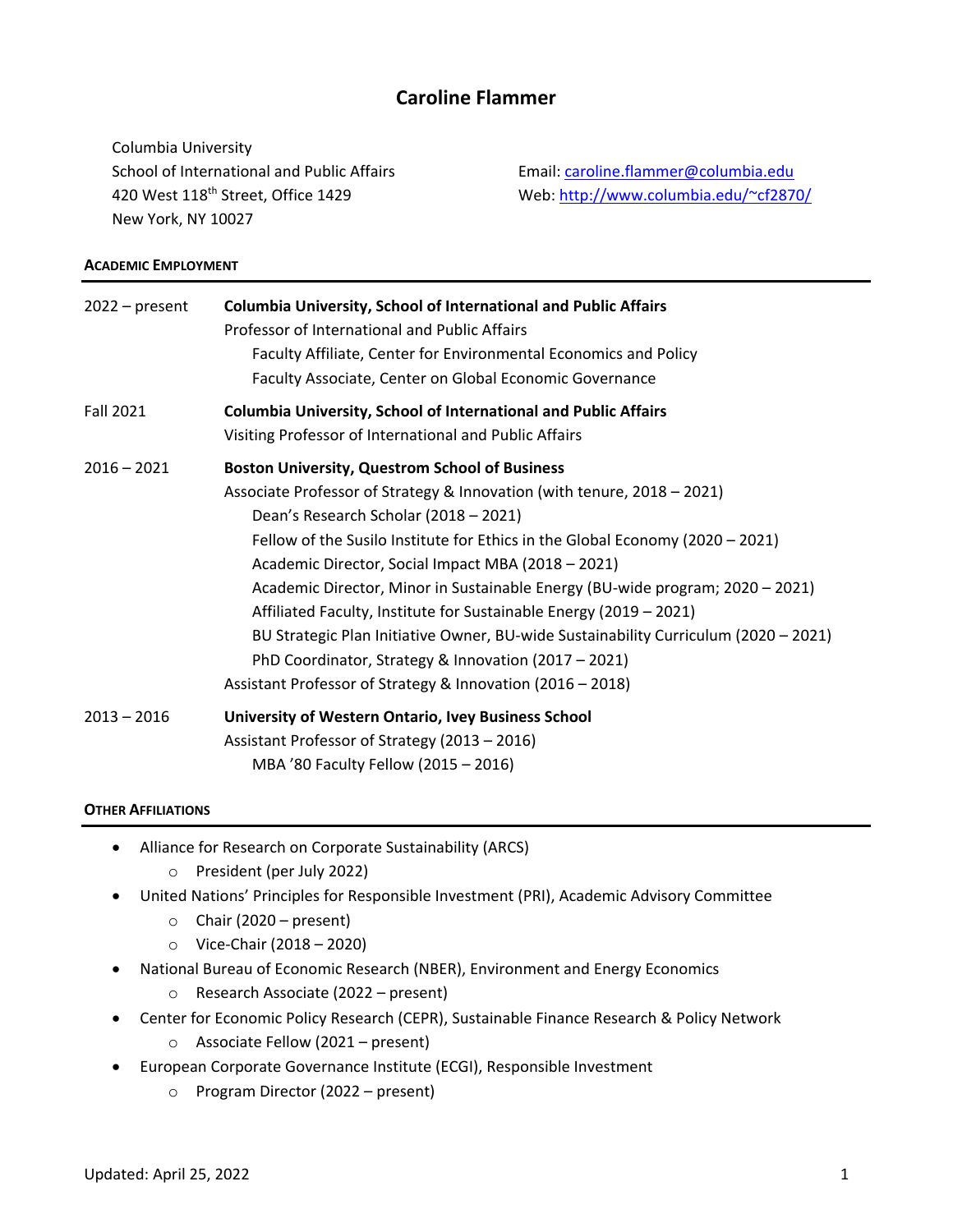#### **EDITORIAL POSITIONS**

- Associate Editor, *Strategic Management Journal*
- Associate Editor, *Management Science*
- Associate Editor, *Management Science* (Special Issue: Business and Climate Change)

#### **FIELD OF SPECIALIZATION**

• Climate change • Corporate governance • CSR • ESG • Impact investing • Innovation • Strategy • Sustainable finance

#### **RESEARCH**

•

### *Publications:*

- Flammer C, Toffel MW, Viswanathan KV. 2021. Shareholder Activism and Firms' Voluntary Disclosure of Climate Change Risks, *Strategic Management Journal,* 42(10): 1850–1879.
	- o #2 most cited article published by the *Strategic Management Journal* in 2021 (accessed 04/24/2022).
- Flammer C. 2021. Corporate Green Bonds, *Journal of Financial Economics*, 142(2): 499–516.
	- o Winner of the 2018 *PGGM Sustainable Asset Pricing and Impact Paper Award,* Global Research Alliance for Sustainable Finance and Investment (GRASFI).
	- o Winner of the 2018 *Sustainable Finance Geneva Innovation Award,* Geneva Summit on Sustainable Finance.
	- o *Journal of Financial Economics* Editor's Choice (Lead Article) November 2021.
	- o #1 most cited article published by the *Journal of Financial Economics* in 2021 (accessed 04/24/2022).
- Flammer C. 2020. Green Bonds: Effectiveness and Implications for Public Policy, In Kotchen M, Stock JH, Wolfram C, eds. *NBER Environmental and Energy Policy and the Economy*. University of Chicago Press: Chicago, IL.
- Flammer C, Ioannou I. 2021. Strategic Management during the Financial Crisis: How Firms Adjust their Strategic Investments in Response to Credit Market Disruptions*, Strategic Management Journal,* 42(7): 1275–1298.
	- o #5 most cited article published by the *Strategic Management Journal* in 2021 (accessed 04/24/2022).
- Flammer C, Kacperczyk AJ. 2019. Corporate Social Responsibility as a Defense against Knowledge Spillovers: Evidence from the Inevitable Disclosure Doctrine, *Strategic Management Journal,* 40(8): 1243–1267.
	- o Selected for Best Paper Proceedings, Academy of Management, Business Policy and Strategy (BPS) Division (2016).
	- o #9 most cited article published by the *Strategic Management Journal* in 2019 (accessed 04/24/2022).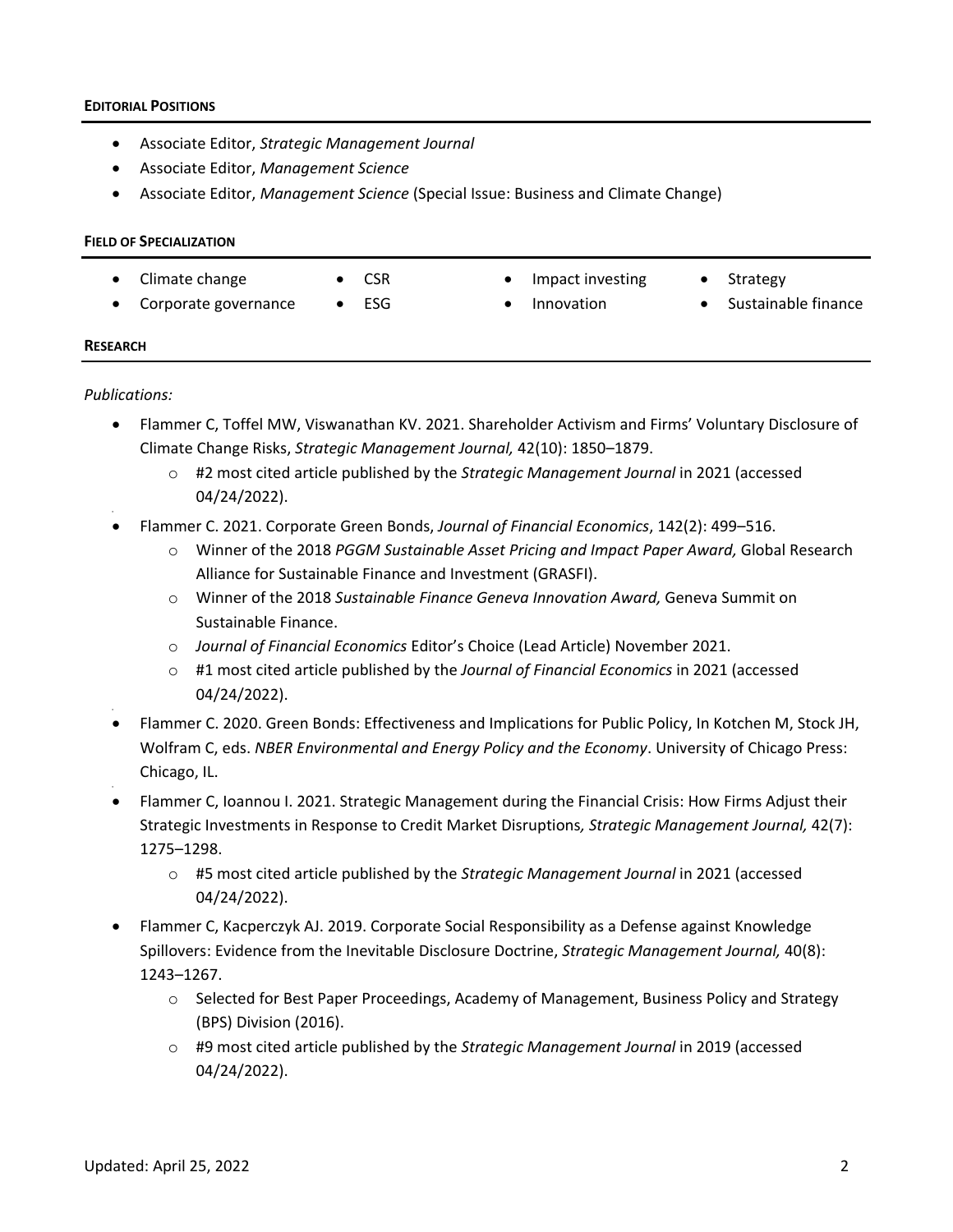- Flammer C, Hong B, Minor DB. 2019. Corporate Governance and the Rise of Integrating Corporate Social Responsibility Criteria in Executive Compensation: Effectiveness and Implications for Firm Outcomes, *Strategic Management Journal,* 40(7): 1097–1122.
	- o Winner of the 2017 *Moskowitz Prize* for Best Paper in Sustainable and Responsible Investing (UC Berkeley).
	- o Winner of the 2017 *Fiegenbaum Best Paper Award*, Israel Strategy Conference.
	- o Winner of the 2017 *Distinguished Paper Award* of the Business Policy and Strategy (BPS) Division of the Academy of Management.
	- o Second Prize 2017 *Investment for Impact Research Prize* for outstanding research pertaining to the social impact of capital (UC Berkeley).
	- o Honorable Mention 2020 *Organizations and the Natural Environment-Network for Business Sustainability (ONE-NBS) Research Impact on Practice Award*.
	- o Honorable Mention 2017 *Investor Responsibility Research Center (IRRC) Institute Research Award.*
	- o Selected for Best Paper Proceedings, Academy of Management, Business Policy and Strategy (BPS) Division (2017).
	- o #2 most cited article published by the *Strategic Management Journal* in 2019 (accessed 04/24/2022).
- Flammer C. 2018. Competing for Government Procurement Contracts: The Role of Corporate Social Responsibility, *Strategic Management Journal,* 39(5): 1299–1324.
	- o #8 most cited article published by the *Strategic Management Journal* in 2018 (accessed 04/24/2022).
- Flammer C, Bansal P. 2017. Does a Long-term Orientation Create Value? Evidence from a Regression Discontinuity, *Strategic Management Journal,* 38(9): 1827–1847.
	- o Winner of the 2020 *Responsible Research in Management Award.*
	- o Winner of the 2016 *Investor Responsibility Research Center* (IRRC) *Institute Research Award*.
	- o Honorable Mention 2016 *Moskowitz Prize* for Best Paper in Sustainable and Responsible Investing (UC Berkeley).
	- o #4 most cited article published by the *Strategic Management Journal* in 2017 (accessed 04/24/2022).
- Flammer C, Luo J. 2017. Corporate Social Responsibility as an Employee Governance Tool: Evidence from a Quasi-Experiment, *Strategic Management Journal*, 38(2): 163–183.
	- o *Strategic Management Journal* lead article February 2017.
	- o #3 most cited article published by the *Strategic Management Journal* in 2017 (accessed 04/24/2022).
- Flammer C, Kacperczyk AJ. 2016. The Impact of Stakeholder Orientation on Innovation: Evidence from a Natural Experiment, *Management Science,* 62(7): 1982–2001.
	- o Winner of the 2014 *Glueck Best Paper Award* of the Business Policy and Strategy (BPS) Division of the Academy of Management.
	- o Selected for Best Paper Proceedings, Academy of Management, Business Policy and Strategy (BPS) Division (2014).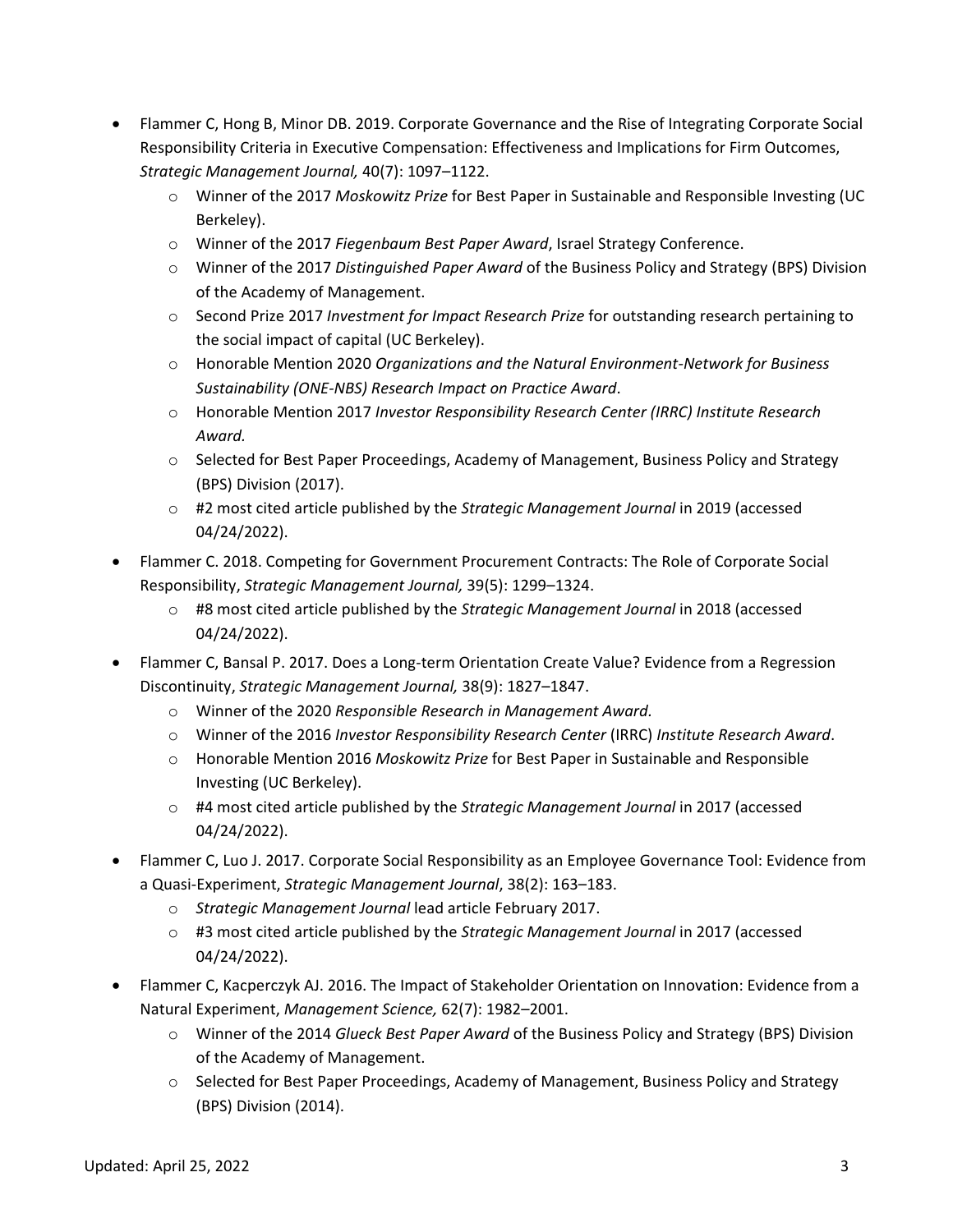- Flammer C. 2015. Does Corporate Social Responsibility Lead to Superior Financial Performance? A Regression Discontinuity Approach. *Management Science,* 61(11): 2549–2568.
	- o Winner of the 2013 *Moskowitz Prize* for Best Paper in Sustainable and Responsible Investing (UC Berkeley).
	- o Winner of the 2015 *French Responsible Investment Forum - Principles for Responsible Investment (FIR-PRI) Award* for Best Published Paper in Finance and Sustainability.
	- o Honorable Mention 2016 *Organizations and the Natural Environment-Network for Business Sustainability (ONE-NBS) Research Impact on Practice Award*.
	- o *Management Science* lead article November 2015.
	- o Featured on Strategic Management Society Research Chatter as "cutting edge work on CSR," February 2016.
	- o #1 most cited article published by *Management Science* in 2015 (accessed 04/24/2022).
- Flammer C. 2015. Does Product Market Competition Foster Corporate Social Responsibility? Evidence from Trade Liberalization. *Strategic Management Journal,* 36(10): 1469–1485.
	- o Selected for Best Paper Proceedings, Academy of Management, Business Policy and Strategy (BPS) Division (2013).
	- o #7 most cited article published by the *Strategic Management Journal* in 2015 (accessed 04/24/2022).
- Flammer C. 2013. Corporate Social Responsibility and Shareholder Reaction: The Environmental Awareness of Investors. *Academy of Management Journal*, 56(3): 758–781.
	- o #4 most cited article published by the *Academy of Management Journal* in 2013 (accessed 04/24/2022).

## *Working Papers:*

•

- Fangwa A, Flammer C, Huysentruyt M, Quelin B. 2021. Corporate Governance and Social Impact of Non-Profits: Evidence from a Randomized Program in Healthcare in the Democratic Republic of Congo, *Management Science,* revise & resubmit.
- Boulongne R, Durand R, Flammer C. 2021. Impact Investing and the Fostering of Business Ventures' Financial Performance and Social Impact in Disadvantaged Urban Areas, *Strategic Management Journal,* revise & resubmit.

## *Work in Progress:*

- Flammer C. Climate Change, Impact Investing, and the Just Transition.
	- o *Climate Risk and Sustainable Finance* Research Grant, GRI Global Risk Institute (PI: Flammer; grant period: July 2020 – 2022; \$75,120)
- Flammer C, Heal GM, Lerner J, Morse A. Natural Capital.
- Flammer C, Heal GM, Usher BM. Carbon Tracking.
- Flammer C, Sadasivam M, Zerbib OD. Climate Innovation.
- Li X, Flammer C. Climate Adaptation Strategies.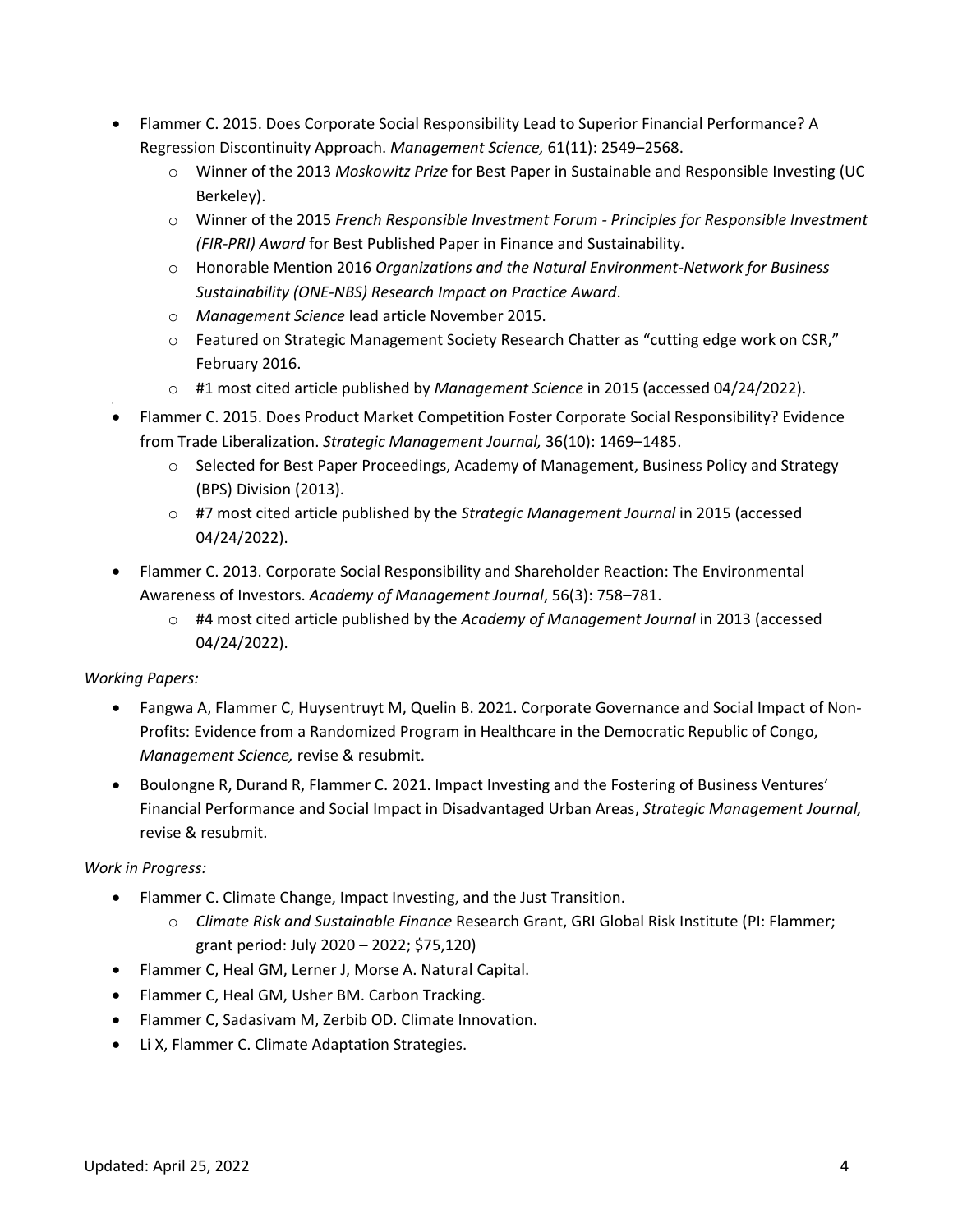*Other Publications:*

- Aguinis H, Audretsch DB, Flammer C, Meyer KE, Peng MW, Teece DJ. 2022. Bringing the Manager Back Into Management Scholarship, *Journal of Management*. Editorial.
- Flammer C. 2021. Short-termism and Executive Compensation, CESifo Forum: Sustainable Finance.
- Flammer C. 2021. Corporate Green Bonds in Asia, Asian Development Bank.
- Flammer C, Toffel MW, Viswanathan KV. 2021. Shareholders Are Pressing for Climate Risk Disclosures. That's Good for Everyone, *Harvard Business Review*, April 22.
- Flammer C, Ioannou I. 2019. Save or Invest? How Companies Should Navigate Recessions, *Harvard Business Review*, May 31.
- Flammer C. 2018. Green Bonds Yield Real Dividends for Companies, Investors, and the Planet, *Harvard Business Review*, November 22.
- Flammer C. 2018. Long-Term Executive Compensation as a Remedy for Corporate Short-Termism, *Seattle University Law Review*, 41(2): 419–424.

### *Proceedings:*

- Flammer C, Hong B, Minor DB. 2017. Corporate Governance and the Rise of Integrating Corporate Social Responsibility Criteria in Executive Compensation. *Academy of Management Best Paper Proceedings*, Business Policy and Strategy (BPS) Division.
- Flammer C, Kacperczyk AJ. 2016. Corporate Social Responsibility and Knowledge Protection. *Academy of Management Best Paper Proceedings*, Business Policy and Strategy (BPS) Division.
- Flammer C, Kacperczyk AJ. 2014. In Search of Spark: The Impact of Stakeholder Orientation on Innovation. *Academy of Management Best Paper Proceedings*, Business Policy and Strategy (BPS) Division.
- Flammer C. 2013. The Impact of Product Market Competition on Corporate Social Responsibility. *Academy of Management Best Paper Proceedings*, Business Policy and Strategy (BPS) Division.

### **AWARDS, GRANTS, AND HONORS**

*Research:*

- Named by the Web of Science among the top-100 Highly Cited Researchers in Economics and Business over the last decade (2020)
- Climate Risk and Sustainable Finance Research Grant, GRI Global Risk Institute (PI: Flammer; grant period: July 2020 – 2022; \$75,120)
- Dean's Research Scholar, Boston University Questrom School of Business (2020)
- Fellow of the Susilo Institute, Boston University Questrom School of Business (2020)
- Responsible Research in Management Award (2020)
- Organizations and the Natural Environment-Network for Business Sustainability (ONE-NBS) Research Impact on Practice Award, ONE Division of the Academy of Management (2020, Honorable Mention)
- Dean's Research Scholar, Boston University Questrom School of Business (2018)
- Slatkin Family Research Fund Award, Boston University Questrom School of Business (2018)
- Sustainable Finance Geneva Innovation Award, Geneva Summit on Sustainable Finance (2018)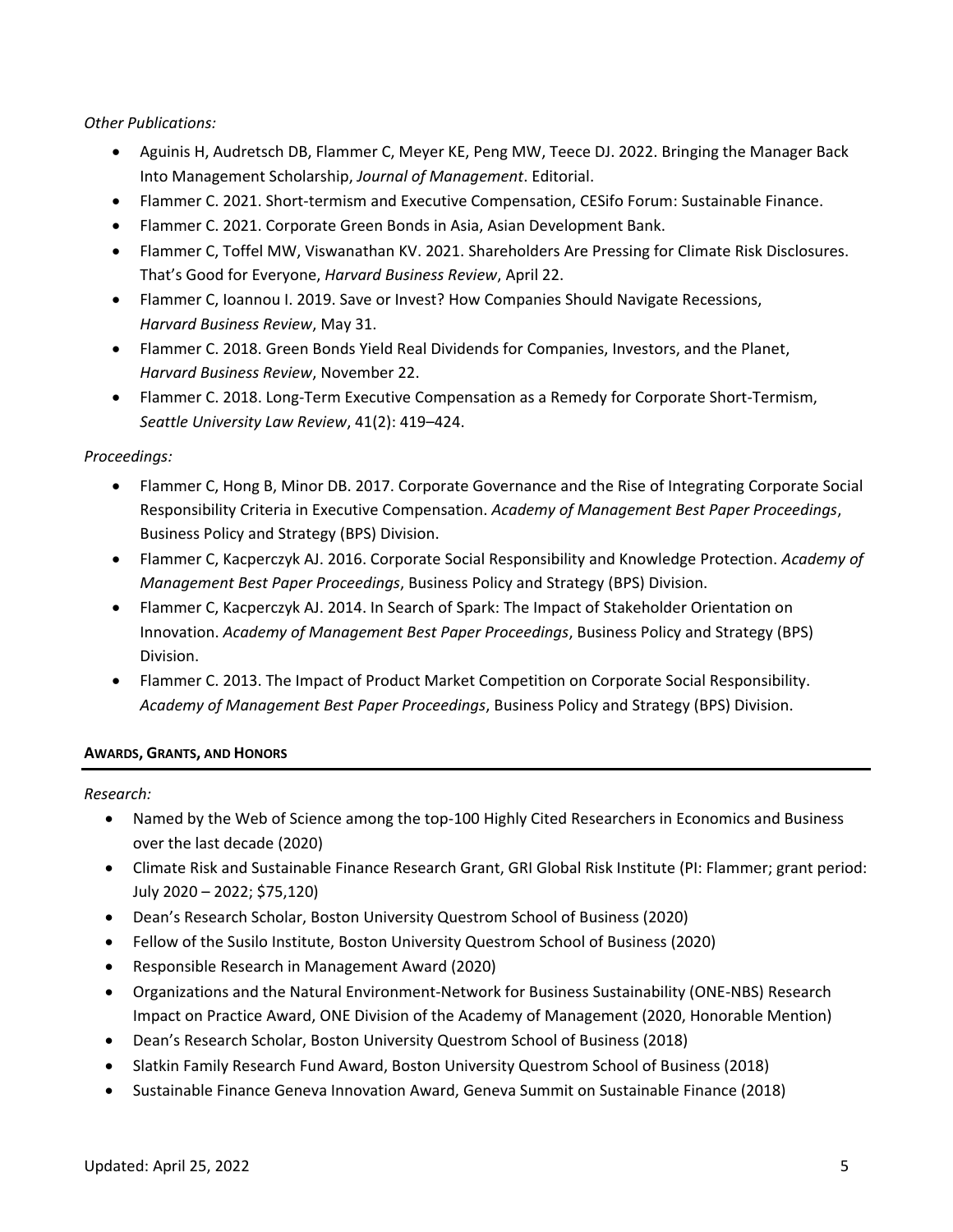- PGGM Sustainable Asset Pricing and Impact Paper Award (2018)
- Moskowitz Prize for Best Paper in Sustainable and Responsible Investing, UC Berkeley (2017)
- Fiegenbaum Best Paper Award, Israel Strategy Conference (2017)
- Distinguished Paper Award, Business Policy and Strategy (BPS) Division of the Academy of Management (2017)
- Investment for Impact Research Prize for outstanding research pertaining to the social impact of capital, UC Berkeley (2017, Second Prize)
- Investor Responsibility Research Center (IRRC) Institute Research Award (2017, Honorable Mention)
- Investor Responsibility Research Center (IRRC) Institute Research Award (2016)
- Moskowitz Prize for Best Paper in Sustainable and Responsible Investing, UC Berkeley (2016, Honorable Mention)
- Organizations and the Natural Environment-Network for Business Sustainability (ONE-NBS) Research Impact on Practice Award, ONE Division of the Academy of Management (2016, Honorable Mention)
- [Alliance for Research on Corporate Sustainability](http://corporate-sustainability.org/) (ARCS) Sustainability Scholar Award (2015)
- French Responsible Investment Forum Principles for Responsible Investment (FIR-PRI) Award for Best Published Paper in Finance and Sustainability (2015)
- Ivey Emerging Leaders Award, Ivey Business School (2015)
- MBA '80 Faculty Fellowship, Ivey Business School (2015 2016)
- Glueck Best Paper Award, STR (formerly BPS) Division, Academy of Management (2014)
- Moskowitz Prize for Best Paper in Sustainable and Responsible Investing, UC Berkeley (2013)
- Selected for Best Paper Proceedings, Academy of Management, Business Policy and Strategy (BPS) Division (2013, 2014, 2016, 2017)
- Research Fellowship of the Swiss National Science Foundation (2007, \$36,500)

### *Teaching:*

• Page Prize Award for Sustainability Issues in Business Curricula (2013, Honorable Mention)

### *Service:*

- Questrom Award for Institutional Leadership, Boston University Questrom School of Business (2019)
- Outstanding Strategic Management Journal Editorial Board Member (Strategic Management Journal, 2018)
- Outstanding Strategic Management Journal Editorial Board Member (Strategic Management Journal, 2017)
- Academy of Management Journal Best Reviewer Award (Academy of Management Journal, 2017)
- Outstanding Strategic Management Journal Editorial Board Member (Strategic Management Journal, 2016)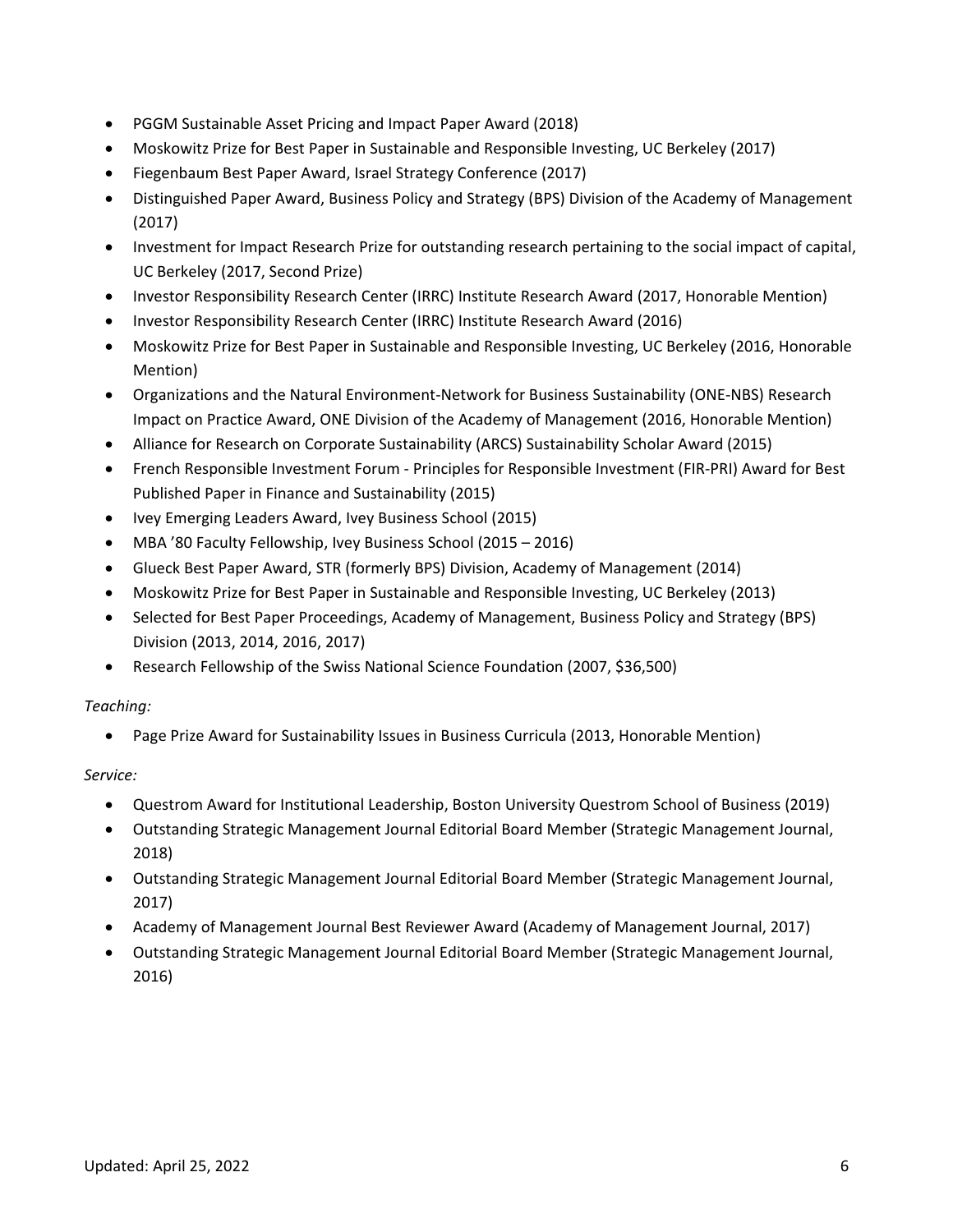#### **CONFERENCE AND SEMINAR PRESENTATIONS**

- 2022/23: Aspen ESG Summit (Aspen Institute, scheduled); Academy of Management Annual Meeting (Seattle, scheduled)
- 2021/22: Columbia University; Cornell University; Aalborg University; Central European University; Frankfurt School of Finance & Management; Hong Kong Polytechnic University; Nanyang Technological University; Northwestern Polytechnical University; Rutgers University; Southwestern University of Finance and Economics (SWUFE); University of Birmingham; University of Bristol; University of Edinburgh; University of Exeter; University of Groningen; University of Lancaster; University of Leeds; University of Manchester; Geneva Summit on Sustainable Finance; Academy of Management Annual Meeting; European Association of Environmental and Resource Economists (EAERE) Conference (scheduled); Sciences Po Summer Workshop in Economics on Sustainable Finance (scheduled); Strategic Management Society Annual Conference
- 2020/21: Columbia University; Emlyon; Imperial College London; Purdue University; Universidad de Montevideo; University of Birmingham; University of Colorado Boulder; University of Massachusetts Lowell; University of Miami; University of Pittsburgh; University of Washington; Universidad EAFIT; Bocconi Assembly for Innovation and Cooperation BAIC; Global Research Alliance for Sustainable Finance (GRASFI) Conference (Columbia University); Academy of Management Annual Meeting (virtual); Strategic Management Society Annual Conference (virtual)
- 2019/20: Toulouse School of Economics; UCLA; UC Santa Barbara; UT Austin; Chinese University of Hong Kong; George Mason University; Georgia Institute of Technology; IESE Business School; Insper; Ivey Business School; Lancaster University; Singapore Management University; University of Manchester; University of Victoria; University of Zurich; Vanderbilt University; Royal Bank of Canada (New York); UN PRI (London); S&P Global Academic Council (New York); S&P Global Ratings (New York); Sustainable Finance Forum (Shenzhen); Ackerman Conference on Corporate Governance (Tel Aviv); Conference of Swiss Economists Abroad (University of Geneva); Strategic Management Society Annual Conference (Minnesota); United Nations' Principles for Responsible Investment Academic Network Conference (Paris); Academy of Management Special Conference (Slovenia); Academy of Management Annual Meeting (Boston)
- 2018/19: NBER Conference on Environmental and Energy Policy and the Economy; Columbia University (Sustainable Finance); Bocconi University; George Washington University; HEC Paris; Korea Advanced Institute of Science and Technology (KAIST); Korea University; LMU Munich; Nanjing University; Seoul National University; Tilburg University; University of Cambridge; University of Geneva; University of Lugano; 2019 FTSE World Investment Forum; Norges Bank Investment Management (Oslo); United Nations' Principles for Responsible Investment Academic Network Conference (UC Berkeley); International Conference on Corporate Finance (Tokyo); International Corporate Governance Society Conference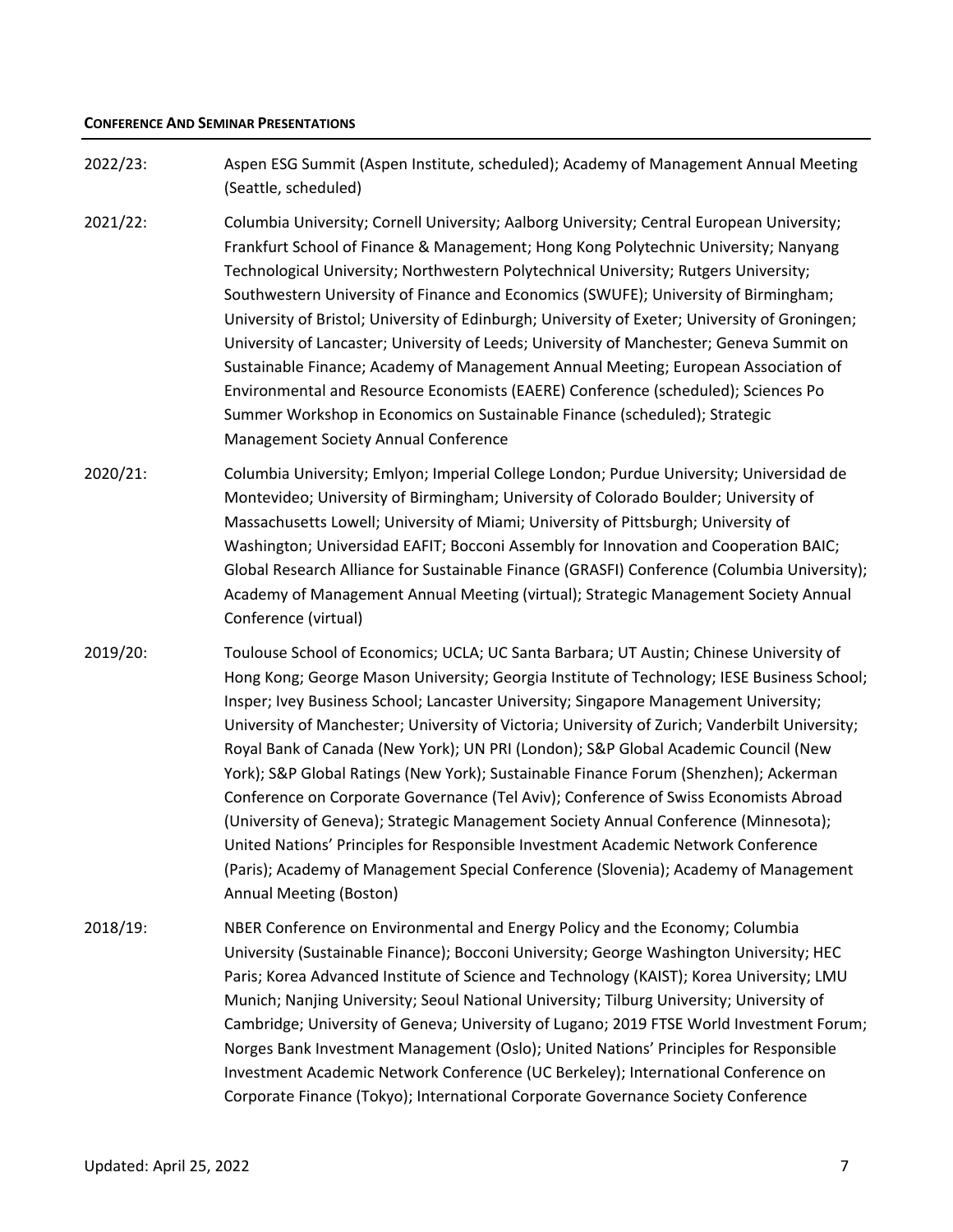(Shanghai); Geneva Summit on Sustainable Finance (Geneva); Managing and Financing Responsible Businesses (Maastricht University); Micro Meets Macro Conference (Arizona State University); Strategic Management Society Annual Conference (Paris); Academy of Management Annual Meeting (Chicago)

- 2017/18: Columbia University; HEC Paris; City University of New York Baruch College; Tilburg University; Tsinghua University; University of British Columbia; University of Hong Kong; Economics of Social Sector Organisations Conference (LSE/Chicago Booth); Israel Strategy Conference (Haifa); Sustainable Business and Impact Investing Forum (Kellogg, Northwestern University); UC Berkeley Sustainable Business and Investment Forum (Berkeley Haas/Law School); Raising the Bar: Data & Research in Impact Investing (Wharton, University of Pennsylvania); Conference of Swiss Economists Abroad (University of Lugano); Strategic Management Society Annual Conference (Houston); Conference Board of Canada Corporate Responsibility and Sustainability Summit; United Nations' Principles for Responsible Investment Academic Network Conference (Berlin); Academy of Management Annual Meeting (Atlanta)
- 2016/17: Massachusetts Institute of Technology (MIT Sloan); Bocconi University; Singapore Management University; Chinese University of Hong Kong; Korea Advanced Institute of Science and Technology; UC Santa Barbara; University of Amsterdam; University of Groningen; University of Massachusetts Boston; Berle IX Symposium on Investor Time Horizons; Impact Investing Forum (Kellogg, Northwestern University); Society for Institutional & Organizational Economics (SIOE) Conference (Columbia University); Behavioral Perspective of Corporate Governance Conference (INSEAD); Alliance for Research on Corporate Sustainability Conference (Erasmus); 2016 Millstein Governance Forum (Columbia Law); Strategic Management Society Annual Conference (Berlin); Organizations with Purpose Conference (2 papers, London Business School); People and Organizations Annual Conference (Wharton, University of Pennsylvania); Academy of Management Annual Meeting (2 papers, Anaheim)
- 2015/16: University of Pennsylvania (Wharton); New York University (Stern); University of Michigan (Ross School of Business); Ohio State University (Fisher College of Business); University of Maryland (Smith School of Business); University of Southern California (Marshall School of Business); Washington University in St Louis (Olin Business School); London Business School; INSEAD; Aarhus University; BYU-Utah Winter Strategy Conference; UC Berkeley Sustainable Business and Investment Forum (Berkeley Haas/Law School); People and Organizations Annual Conference (Wharton); Alliance for Research on Corporate Sustainability Conference (Leeds School of Business); Strategic Management Society Special Conference (Rome); Strategic Management Society Annual Conference (2 papers, Denver); Academy of Management Annual Meeting (2 papers, Vancouver)
- 2014/15: Boston University (Questrom School of Business); University of Western Ontario (Ivey Business School); Duke Strategy Conference (Fuqua); International Society for New Institutional Economics Conference (Harvard); Sumantra Ghoshal Conference (London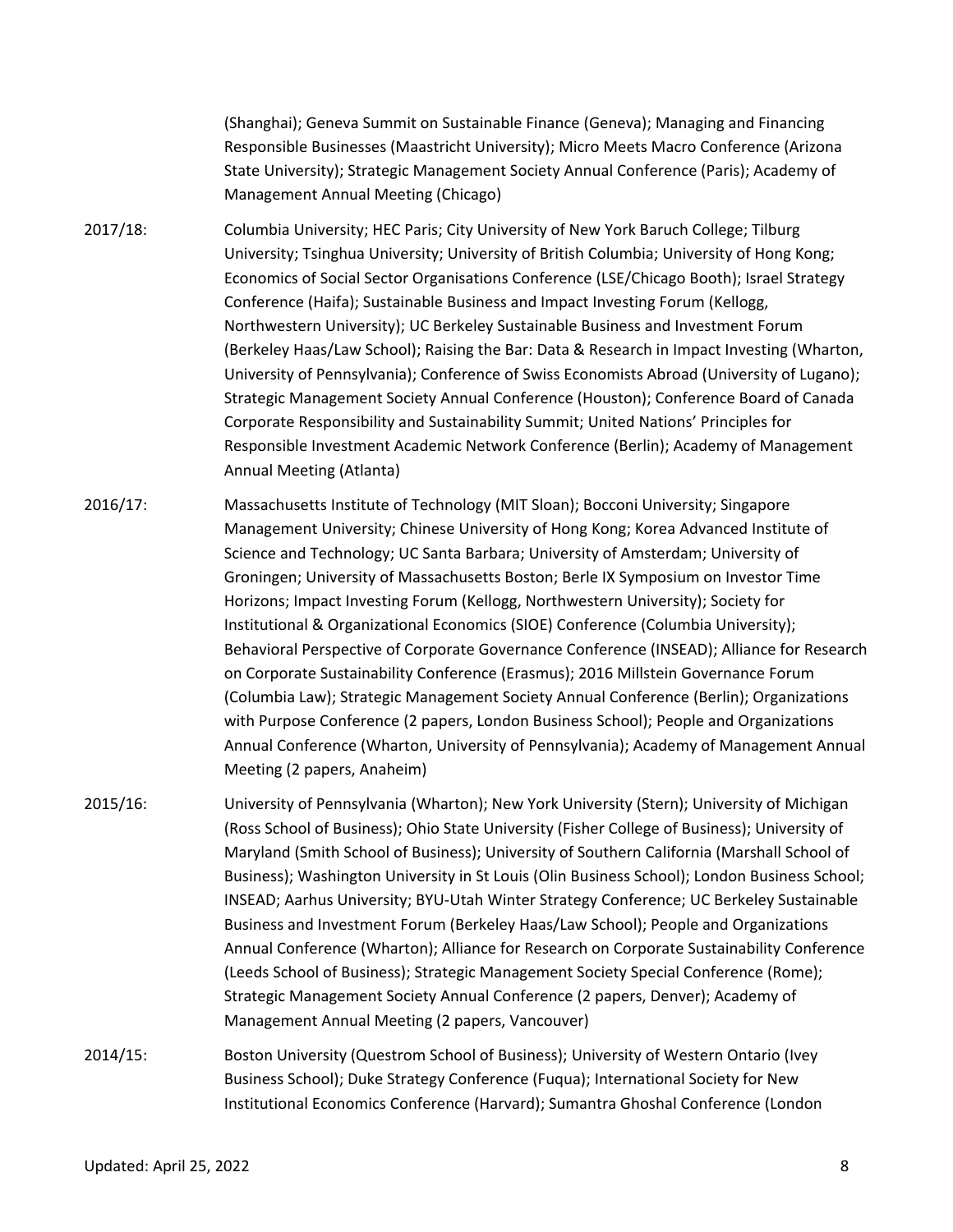Business School); Atlanta Competitive Advantage Conference (Atlanta); Alliance for Research on Corporate Sustainability Conference (Kellogg, Northwestern University); Strategic Management Society Special Conference (St. Gallen); Strategic Management Society Special Conference (Santiago de Chile); Strategic Management Society Annual Conference (Madrid); Academy of Management Annual Meeting (2 papers, Philadelphia); Conference of Swiss Economists Abroad (SNB Zurich)

- 2013/14: Alliance for Research on Corporate Sustainability Conference (Cornell); Strategy and the Business Environment Conference (Kellogg, Northwestern University); Strategic Management Society Special Conference (2 papers, Tel Aviv); University of Western Ontario (Ivey Business School); Sustainability and the Corporation: Big Ideas Conference (Harvard Business School); SRI Conference on Sustainable, Responsible, Impact Investing (Colorado Springs); People and Organizations Annual Conference (Wharton, University of Pennsylvania); Academy of Management Annual Meeting (Orlando)
- 2012/13: University of Minnesota (Carlson School of Management); University of Western Ontario (Ivey Business School); HEC Paris; INSEAD; University of Lausanne (HEC Lausanne); CUNY (Baruch); Bentley University; Strategy and the Business Environment Conference (UT Austin); Alliance for Research on Corporate Sustainability Conference (UC Berkeley); Conference of Swiss Economists Abroad (University of Lucerne)
- 2011/12: Massachusetts Institute of Technology (MIT Sloan); Alliance for Research on Corporate Sustainability Conference (Yale); Conference of Swiss Economists Abroad (ETH Zurich)

### **PROFESSIONAL SERVICE**

#### *Associate Editor:*

- Strategic Management Journal (2018 current)
- Management Science (2021 current)
- Management Science (2019 2021, Special Issue: Business and Climate Change)

### *Advisory Board and Consulting:*

- United Nations' Principles for Responsible Investment (PRI) Academic Advisory Committee
	- $\circ$  Chair (2020 present)
	- o Vice-Chair (2018 2020)
- Asian Development Bank (2020 present)
- S&P Global Academic Council (2019)
- HEC Paris Society & Organizations (S&O) Institute Scientific Advisory Board (2021 present)
- NYU Stern Financial Returns on Quality Jobs Advisory Group (2020 present)
- Swedish Sustainable Finance Lab Scientific Advisory Board (2020 present)
- University of Pittsburgh Center for Sustainable Business Academic Advisory Council (2021 present)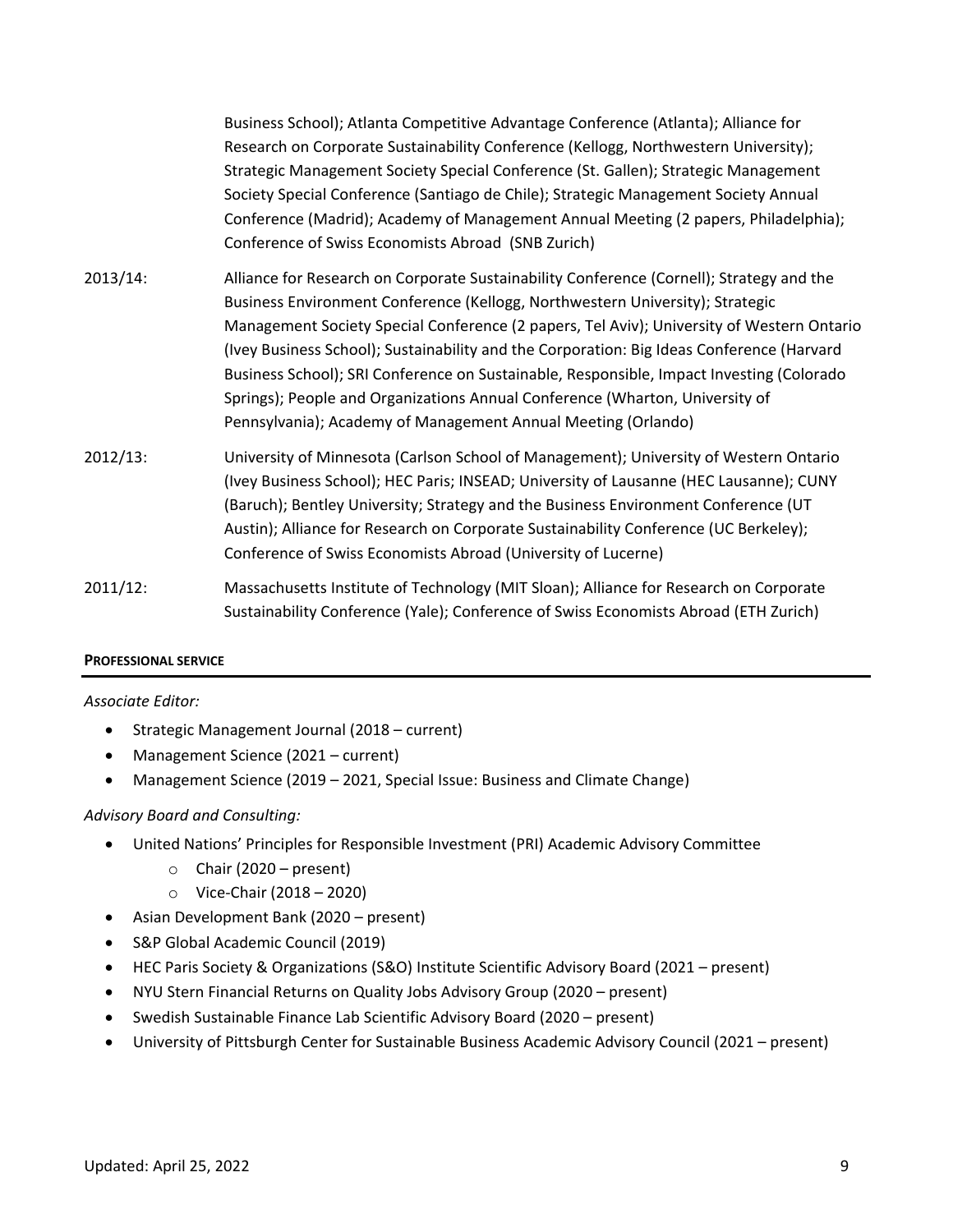#### *Scientific Committee:*

• Journal of Corporate Finance, Special Issue: The Finance of Climate Change

### *Editorial Board:*

- Academy of Management Journal
- Strategic Management Journal

### *Refereeing – Journals:*

Academy of Management Journal; Academy of Management Review; Administrative Science Quarterly; Management Science; Organization Science; Strategic Management Journal; Business & Society; Journal of Accounting and Economics; Journal of Banking and Finance; Journal of Business Ethics; Journal of Corporate Finance; Journal of Economics & Management Strategy; Journal of Financial Economics; Journal of Financial and Quantitative Analysis; Journal of International Business Studies; Journal of Law and Economics; Journal of Management Studies; Journal of Production and Operations Management; Leadership Quarterly; Manufacturing and Service Operations Management; Organization Studies; Research Policy; Review of Economics and Statistics; Review of Finance; Review of Financial Studies; Science; Strategy Science

### *Refereeing – Conferences and Grants:*

- Academy of Management Annual Meeting (2013 present)
- Alliance for Research on Corporate Sustainability Conference (2014 present)
- Canada Social Sciences and Humanities Research Council (2014-2015)
- European Research Council (2019 present)
- Hong Kong Research Grants Council (2019 present)
- INFORMS Organization Science Dissertation Proposal Competition (2015, 2020)
- Strategic Management Society Conferences (2013 present)
- U.S. National Science Foundation (2016)

### *Executive Committee Member:*

- Alliance for Research on Corporate Sustainability (ARCS) Education Subcommittee (2017 present)
- Competitive Strategy Interest Group Representative-at-Large, Strategic Management Society (2019 2020)
- Strategic Management (STR, formerly BPS) Division, Academy of Management (2017 2019)

### *Research Prize Jury Member:*

- Moskowitz Prize (2018 present)
- French Responsible Investment Forum Principles for Responsible Investment (FIR-PRI) Award (2018 present)
	- $\circ$  Chair (2022 present)
- ONE Distinguished Scholar Award, ONE Division, Academy of Management (2020)
- ONE Emerging Scholar Award, ONE Division, Academy of Management (2020, 2022)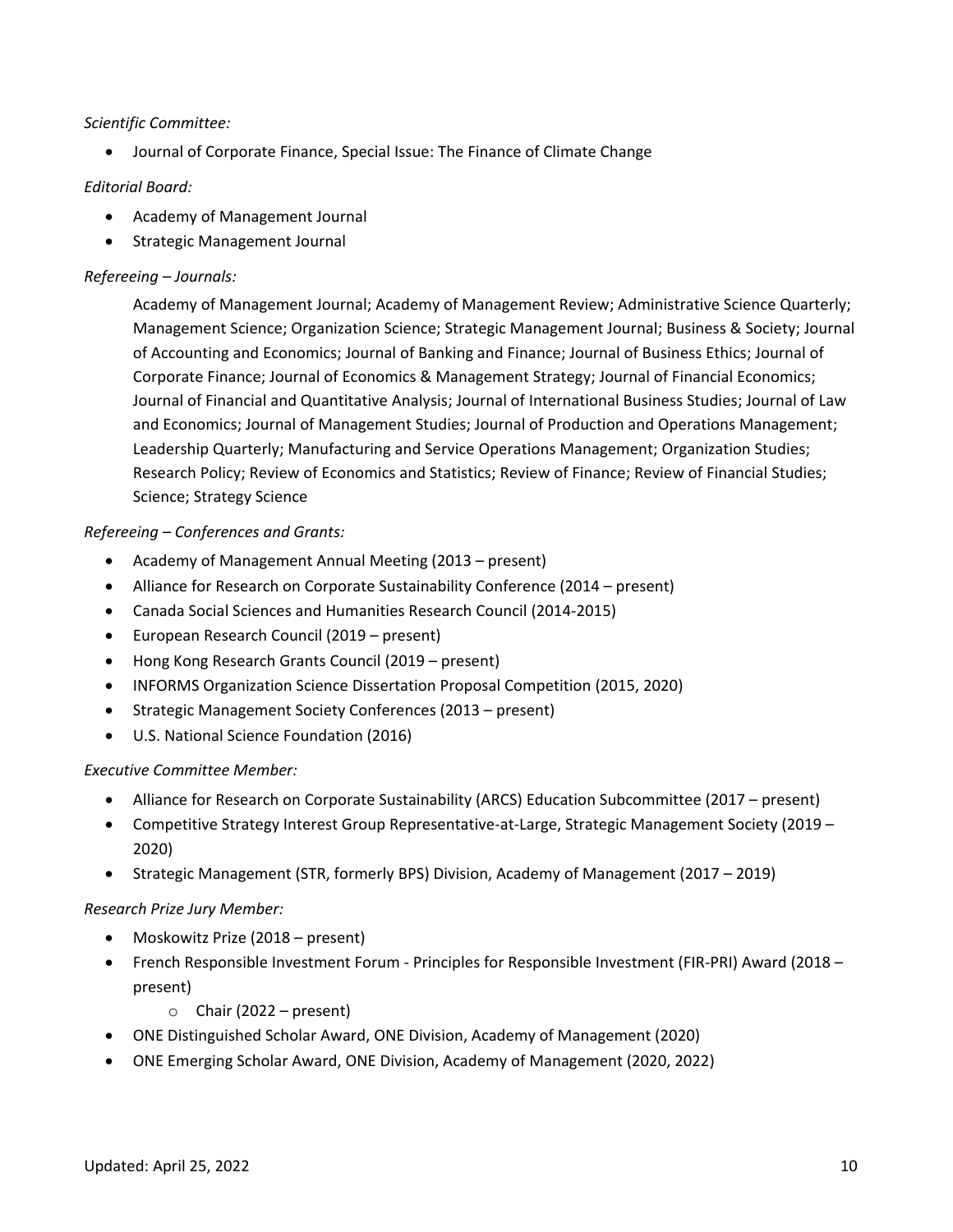*Cross-Disciplinary Academic Seminar Organizer:*

- United Nations' Principles for Responsible Investment (PRI) Academic Seminar Series (2020 present)
- Alliance for Research on Corporate Sustainability (ARCS) Virtual Seminar Series (2020 present)

## *Program Committee Member:*

- United Nations' Principles for Responsible Investment (PRI) Academic Network Conference, Program Committee Chair (2022, scheduled)
- European Corporate Governance Institute (ECGI) Annual Meeting (Milan, Bocconi, 2022, scheduled)
- Strategy and the Business Environment Conference (UT Austin, 2022, scheduled)
- United Nations' Principles for Responsible Investment (PRI) Academic Network Conference, Program Committee Chair (virtual, 2021)
- Sustainable Finance Forum (Shanghai, 2021)
- Strategic Management Society Annual Conference, The Reality of Climate Change, Theme Track Chair (Toronto, 2021)
- Strategy and the Business Environment Conference (University of Southern California, 2021)
- Strategic Management Society Annual Conference, Addressing Social Issues, Theme Track Chair (2020)
- United Nations' Principles for Responsible Investment (PRI) Academic Network Conference, Program Committee Chair (virtual, 2020)
- Strategy and the Business Environment Conference (UT Austin, 2020)
- Sustainable Finance Forum (Shanghai, 2020)
- Geneva Summit on Sustainable Finance (Geneva, 2020)
- Academy of Management Specialized Conference on Responsible Leadership in Rising Economies, Strategic Management (STR) Division Track Chair (Bled, Slovenia, 2019)
- United Nations' Principles for Responsible Investment (PRI) Academic Network Conference (Paris, 2019)
- United Nations' Principles for Responsible Investment (PRI) Roundtable on Executive Remuneration (Boston, 2019)
- Managing and Financing Responsible Businesses Conference, Global Research Alliance for Sustainable Finance and Investment (Maastricht, 2018)
- Business Policy and Strategy (BPS) Division Corporate Governance Track Chair, Academy of Management Annual Meeting (Vancouver, 2015)
- Geneva Summit on Sustainable Finance (Switzerland, 2014 2015)
- Professional Development Workshop Organizations and the Natural Environment (ONE) Doctoral Consortium, Academy of Management Annual Meeting (Philadelphia, 2014)

## *Discussant:*

- Causal Inference and Strategic Management; Academy of Management Annual Meeting (Seattle, 2022, scheduled)
- Sustainable Finance, China International Conference in Finance (2021)
- Strategy Science Conference (Harvard University, 2021)
- IESE-ECGI Conference "Can Purpose Deliver Better Corporate Governance?" (IESE, 2020)
- Greater Boston Corporate Governance Workshop (Northeastern, 2020)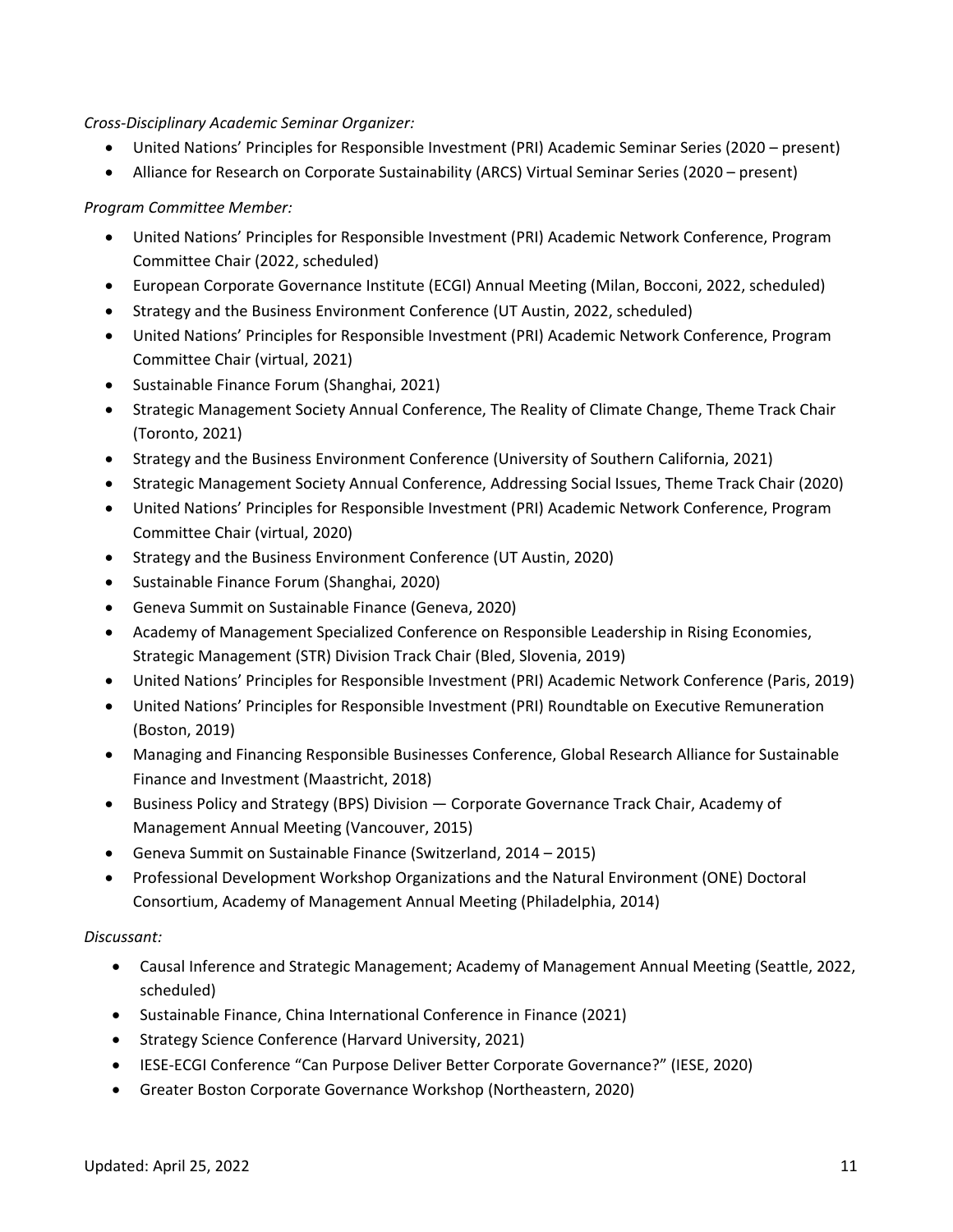- Strategy and the Business Environment Conference (Harvard University, 2015)
- Strategy and the Business Environment Conference (Northwestern University, 2014)

### *Invited Speaker and Panelist:*

- Stockholm+50 Workshop on The Political Economy of Climate Change (Stockholm, 2022, scheduled)
- European Association of Environmental and Resource Economists (EAERE) Conference (Rimini, 2022, scheduled)
- Firms' Market and Non-market Strategies in Response to the Climate Crisis; Academy of Management Annual Meeting (Seattle, 2022, scheduled)
- Shareholders and Governance: The Role of Institutional Investors, Family Owners, and Activism; Academy of Management Annual Meeting (Seattle, 2022, scheduled)
- Professional Development Workshop Social Issues in Management (SIM) Organizations and the Natural Environment (ONE) Junior Faculty Consortium, Academy of Management Annual Meeting (Seattle, 2022, scheduled)
- Professional Development Workshop Strategic Management (STR) Junior Faculty Paper Development Workshop, Academy of Management Annual Meeting (Seattle, 2022, scheduled)
- Professional Development Workshop International Management (IM) Junior Faculty Paper Development Workshop, Academy of Management Annual Meeting (Seattle, 2022, scheduled)
- International Conference on Climate and Energy Finance (Nanjing, virtual, 2022, scheduled)
- Hong Kong University-Standard Chartered Foundation Fintech Academy (Hong Kong, virtual, 2022, scheduled)
- Sustainable Finance and Impact Investing Webinar, Universitas Sebelas Maret (Jakarta, Indonesia, virtual, 2022)
- Geneva Summit on Sustainable Finance (Geneva, 2021)
- Banque de France Webinar; How to Measure the Impact that Private and Public Actions may have on Climate Change and Sustainability? (virtual, 2021)
- Overcoming the Tradeoffs between the Sustainable Development Goals; Organizing for Good Campaign; United Nations Human Rights Council (UNHCR) and Organization Design Community (virtual, 2021)
- MIT Sloan Management Review Strategy Forum (virtual, 2021 2022)
- Strategic Management and the Challenges of Social Impact Measurement; Strategic Management Society Annual Conference (virtual, 2021)
- Professional Development Workshop Social Issues in Management (SIM) Organizations and the Natural Environment (ONE) Junior Faculty Consortium, Academy of Management Annual Meeting (virtual, 2021)
- Professional Development Workshop Technology and Innovation Management (TIM) Junior Faculty Consortium, Academy of Management Annual Meeting (virtual, 2021)
- Professional Development Workshop Strategic Management (STR) Doctoral Consortium, Academy of Management Annual Meeting (virtual, 2021)
- Owners as Strategists: The Role of Owners for Firm Growth and Sustainability; Bocconi University and University of St. Gallen (virtual, 2021)
- Junior Faculty Consortium, Academy of International Business Conference (virtual, 2021)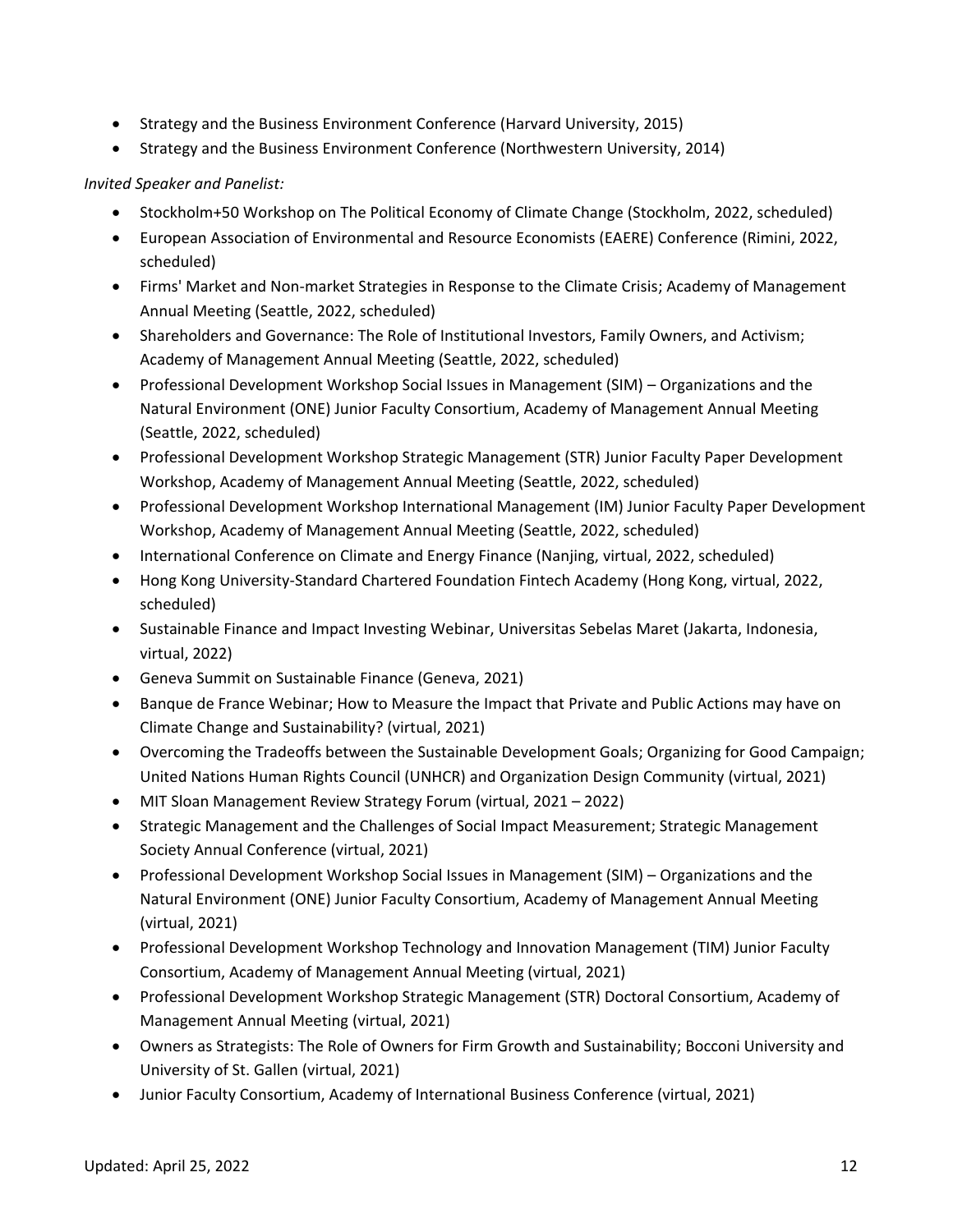- Asian Impact ADB Research in Action: Financing a Green and Inclusive Recovery; Asian Development Bank (ADB) (virtual, 2021)
- The PhD Project, Management Doctoral Students Association (virtual, 2021)
- ESG in Fixed Income: Shining a light on transparency; Fixed Income Analysts Society (FIASI) (virtual, 2021)
- Wind of Change: How Climate Change Shapes the Law; Law in the Making: When Disputes Change the Norms; Dispute Resolution Forum 2021; European Union Energy Community (virtual, 2021)
- The Future of ESG Investing in the US The View After the Election; Women Investing for a Sustainable Economy (WISE); WISE NYC Chapter (NYC, 2020)
- Meet the Editors Panel, International Corporate Governance Conference (Norfolk, 2020)
- Does Corporate Social and Environmental Responsibility Create Value for Consumers?; Questions and Unanswers About Social Innovation (QUASI); Rutgers Institute for Corporate Social Innovation (Rutgers, 2020)
- Strategic Issues to Face the Disruption of the UN Sustainable Development Goals; Strategic Management Society Annual Conference (London, 2020)
- Is CSR Enough? Multinational Enterprises and the Sustainability-oriented International Strategy; Strategic Management Society Annual Conference (London, 2020)
- Field Experiments in Strategy: Challenges and Promises; Strategic Management Society Annual Conference (London, 2020)
- Editors Panel, The PhD Project, Management Doctoral Students Association, Academy of Management Annual Meeting (virtual, 2020)
- Fostering Publications from Around the World in Leading Organization and Strategy Journals, Professional Development Workshop Strategic Management (STR) Division, Academy of Management Annual Meeting (virtual, 2020)
- ONE Planet 2020-2030: Coupling Management Research with Grand Societal Challenges; Plenary Session ONE Division; Academy of Management Annual Meeting (virtual, 2020)
- Responsible and Ethical Innovation; Professional Development Workshop TIM Division; Academy of Management Annual Meeting (virtual, 2020)
- Information Disclosure in Strategic Management; Symposium STR Division; Academy of Management Annual Meeting (virtual, 2020)
- Shareholders and Governance: The Role of Institutional Investors, Family Owners, and Activism; Professional Development Workshop STR Division; Academy of Management Annual Meeting (2020)
- STRonger Together Café Zoom Cultural Conversations, STR Division, Academy of Management (2020)
- Bocconi Assembly on Innovation and Cooperation (Bocconi, Milan, 2019)
- Sustainability Accounting Standard Board (SASB) Annual Symposium (New York, 2019)
- United Nations' Principles for Responsible Investment (PRI) Academic Network Conference (Paris, 2019)
- FTSE World Investment Forum (South Carolina, 2019)
- Sustainability Accounting Standard Board (SASB) Investor Advisory Group (London Stock Exchange, London, 2019)
- Professional Development Workshop Strategic Management (STR) Junior Faculty Consortium, Academy of Management Annual Meeting (Boston, 2019)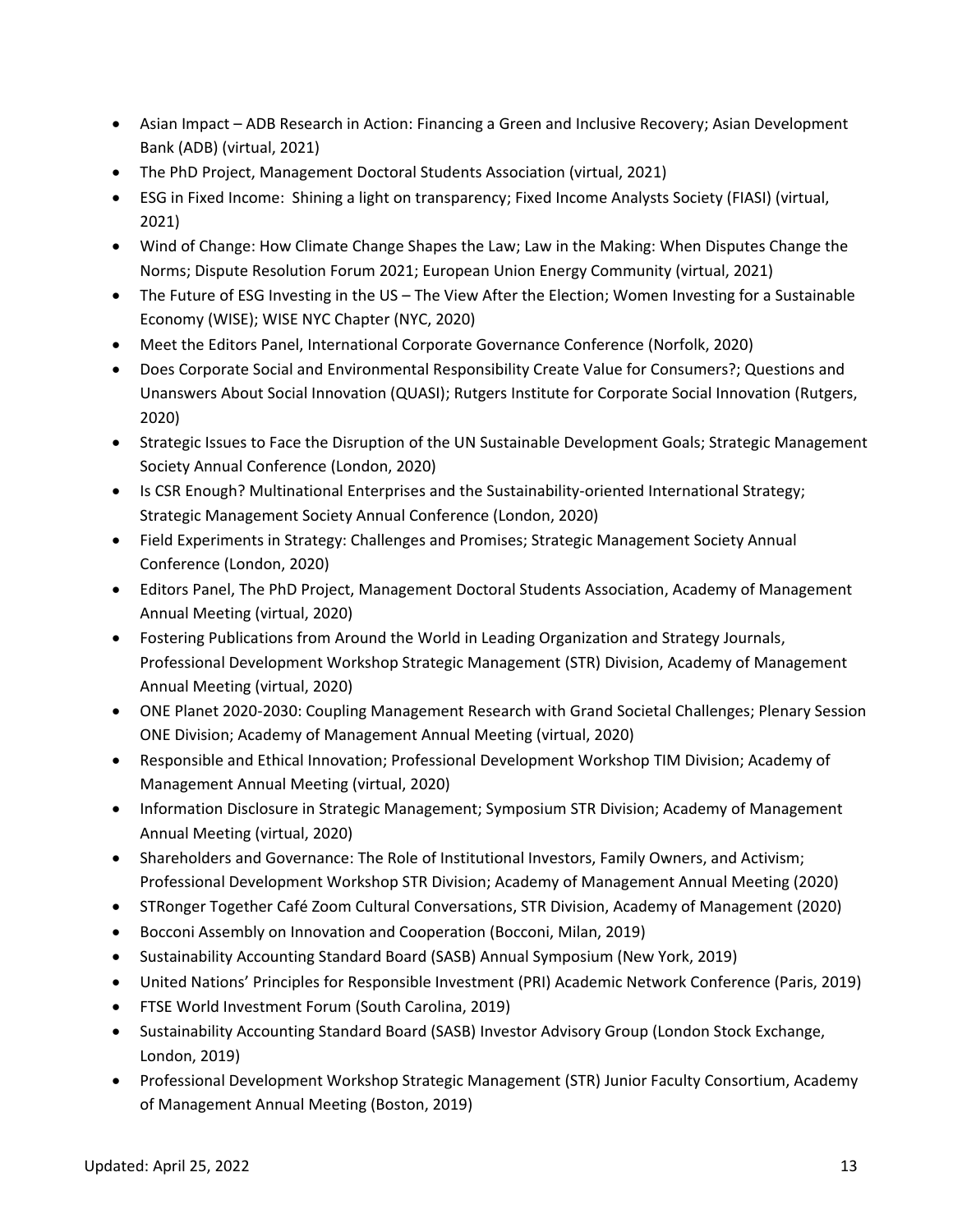- Fostering Publications from Around the World in Leading Organization and Strategy Journals, Professional Development Workshop Strategic Management (STR) Division, Academy of Management Annual Meeting (Boston, 2019)
- Professional Development Workshop Technology and Innovation Management (TIM) Doctoral Development Workshop, Academy of Management Annual Meeting (Boston, 2019)
- Short-term versus Long-term Investments of Public Corporations in Modern Times; Academy of Management Annual Meeting (Boston, 2019)
- CSR Knowledge Transfer Executive Series; Centre for Business Sustainability; Chinese University of Hong Kong (Hong Kong, 2019)
- Executive Pay and Incentives for ESG; United Nations' Principles for Responsible Investment (PRI) Roundtable on Executive Pay (Boston, 2019)
- Executive Pay and Incentives for ESG; United Nations' Principles for Responsible Investment (PRI) Event on Ahead of the Curve? How Investors Can Respond to ESG Trends (Wall Street, New York, 2019)
- Competitive Strategy Junior Scholar Development Workshop; Strategic Management Society Annual Conference (Paris, 2018)
- Hybrid Organizing, Innovation and Social Value Creation: New Perspectives for Strategy; Strategic Management Society Annual Conference Extension (Paris, 2018)
- Social Movements, Stakeholders, and Non-market Strategy; OMT, STR, SIM, ONE Divisions; Academy of Management Annual Meeting (Chicago, 2018)
- Strategy, Climate Change and the Energy Transition; STR, ONE, SIM, IM, TIM Divisions; Academy of Management Annual Meeting (Chicago, 2018)
- Natural Experiments; RM, OMT, STR, ENT, OB Divisions; Academy of Management Annual Meeting (Chicago, 2018)
- Framing and Methods of Causal Inference; IM, OMT Divisions; Academy of Management Annual Meeting (Chicago, 2018)
- UC Berkeley Sustainable Business and Investment Forum (Berkeley Haas/Law School, 2017)
- Raising the Bar: Data & Research in Impact Investing (Wharton, University of Pennsylvania, 2017)
- Responsible Investment Research―The Latest and Greatest; SRI Conference on Sustainable, Responsible, Impact Investing (San Diego, 2017)
- Sustainability, Society, and the Field of Strategy; Showcase Panel; Strategic Management Society Conference (Houston, 2017)
- How much Should Organizations Care about the Long-term; Strategic Management Society Conference (Houston, 2017)
- Stakeholder Strategy Interest Group and Research Methods Community Workshop for Advanced Doctoral Students and Junior Faculty; Strategic Management Society Conference (Houston, 2017)
- Future of Non-Market Strategy Research; Strategic Management Society Conference Extension (UT Austin, 2017)
- Sustainable Investments; Oikos International 30<sup>th</sup> Anniversary Celebration Conference (University of St. Gallen, 2017)
- Business [Un]Usual: Profit from Purpose; Conference Board of Canada Corporate Responsibility and Sustainability Summit (Toronto, 2017)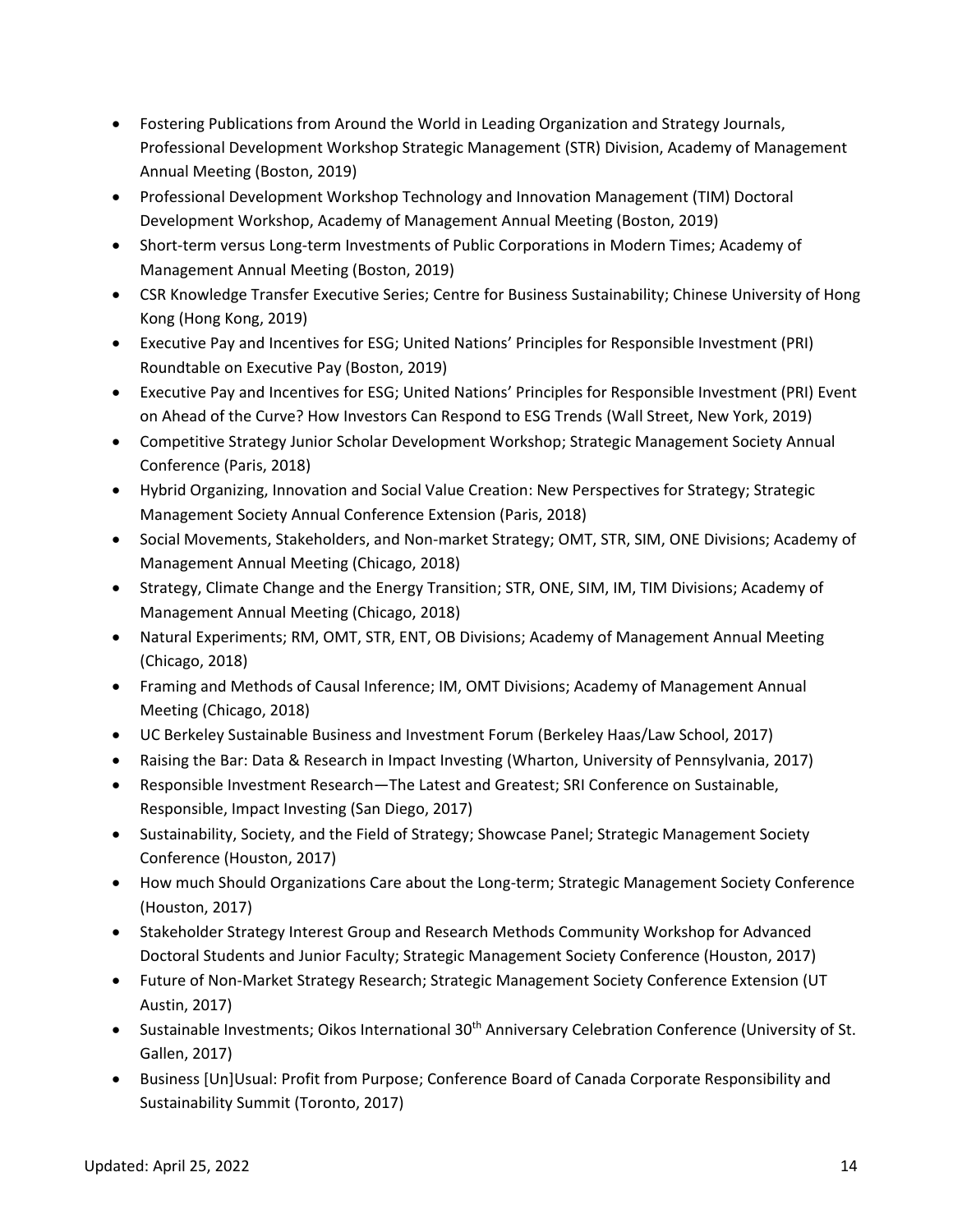- Experimentation Strategy and Industry Evolution; Technology and Innovation Management (TIM) Division; Academy of Management Annual Meeting (Atlanta, 2017)
- CSR and Employee Outcomes: Drawing out the Intersections between Human Capital and CSR Domains; BPS, SIM, HR Divisions; Academy of Management Annual Meeting (Atlanta, 2017)
- Impact Investing: A Global Faculty Convening (Kellogg, Northwestern University, 2017)
- Berle IX Symposium on Investor Time Horizons (Georgia State U Law/Seattle U Law, 2017)
- Millstein Governance Forum (Columbia Law, 2016)
- Sustainability through Hope and False Hope; Alliance for Research on Corporate Sustainability Conference (Boulder, 2016)
- UC Berkeley Sustainable Business and Investment Forum (Berkeley Haas/Law School, 2015)
- The Latest and Greatest in Empirical Methods for Strategy Scholars; Strategic Management Society Annual Conference (Denver, 2015)
- New Frontiers: CSR, Ethics and Human Capital; Strategic Management Society Annual Conference (Madrid, 2014)
- SRI Conference on Sustainable, Responsible, Impact Investing (Colorado Springs, 2013)

## *Faculty Advisor:*

- Medici Summer School in Management Studies (Paris, 2022, scheduled)
- Editor's Perspective: #STRongerTogether Virtual Writing Retreat, STR Division, Academy of Management (virtual, 2021)
- Junior Scholar Mentoring Program, Strategic Management Society (virtual, 2020 2021)
- STRonger Together Coffee Wish Conversations, STR Division, Academy of Management (virtual, 2020)
- Ivey PhD Sustainability Academy (Ivey, 2019)
- Professional Development Workshop Strategic Management (STR) Junior Faculty Consortium, Academy of Management Annual Meeting (Boston, 2019)
- Professional Development Workshop Strategic Management (STR) Doctoral Consortium, Academy of Management Annual Meeting (Boston, 2019)
- Women in Strategy Workshop; Washington University in St. Louis (2019)
- Empirical Methods Professional Development Workshop; Field Center of Entrepreneurship; City University of New York Baruch College (Baruch, 2019)
- Bocconi University PhD Days (Bocconi, 2019)
- Tilburg University PhD Days (Tilburg, 2019)
- ARCS PhD Colloquium, Alliance for Research on Corporate Sustainability Conference (MIT Sloan, 2018)
- Professional Development Workshop Organizations and the Natural Environment (ONE) Doctoral Consortium, Academy of Management Annual Meeting (Chicago, 2018)
- Professional Development Workshop Business Policy and Strategy (BPS) Junior Faculty Consortium, Academy of Management Annual Meeting (Atlanta, 2017)
- Professional Development Workshop Business Policy and Strategy (BPS) Junior Faculty Consortium, Academy of Management Annual Meeting (Anaheim, 2016)
- Professional Development Workshop Organizations and the Natural Environment (ONE) Doctoral Consortium, Academy of Management Annual Meeting (Anaheim, 2016)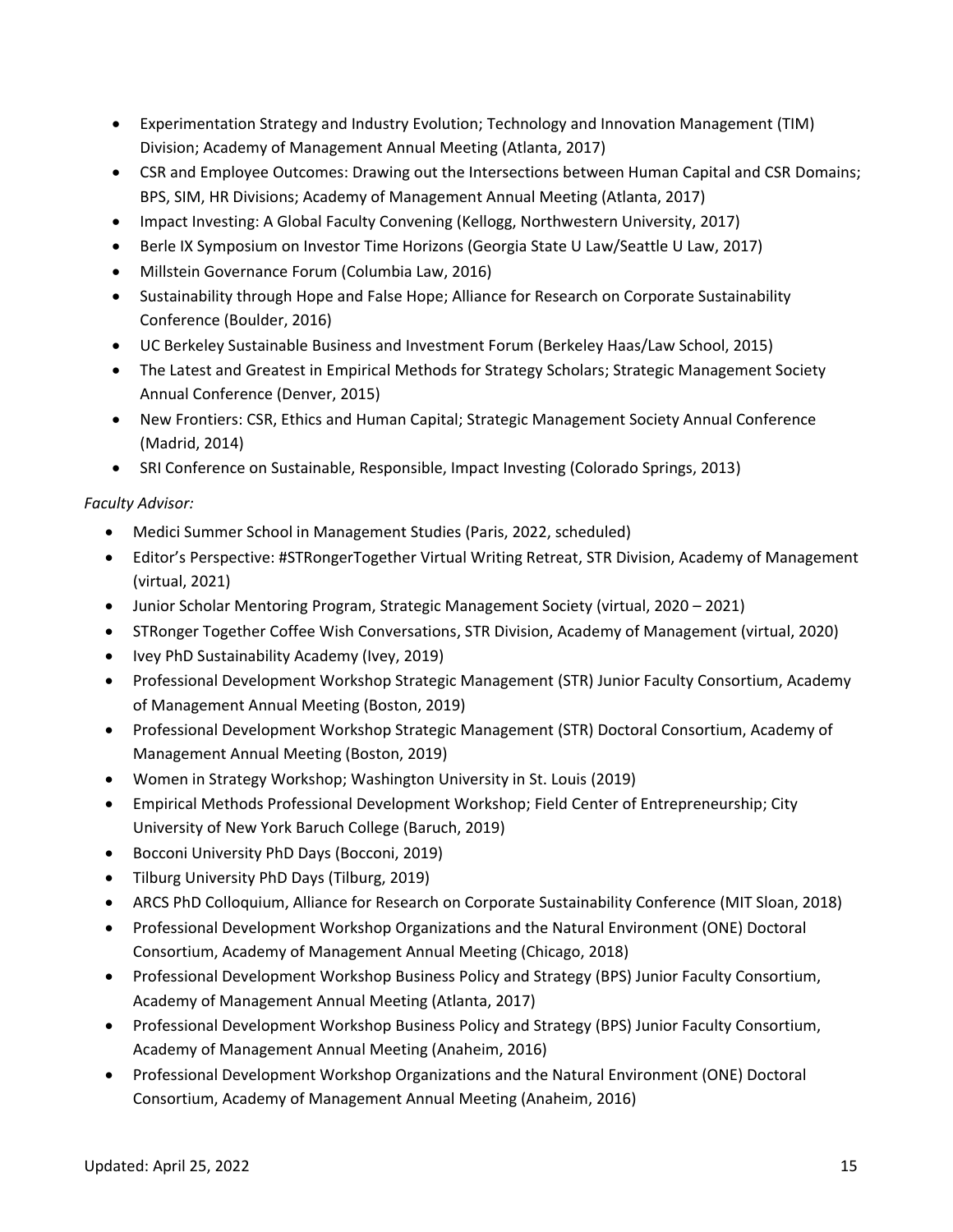- Professional Development Workshop Organizations and the Natural Environment (ONE) Doctoral Consortium, Academy of Management Annual Meeting (Vancouver, 2015)
- Professional Development Workshop Organizations and the Natural Environment (ONE) Doctoral Consortium, Academy of Management Annual Meeting (Philadelphia, 2014)

*External PhD Advisor and Committee Member:*

- Christopher Carl Bruno, University of Pennsylvania (co-advisor; expected graduation: 2025)
- Kala Viswanathan, Harvard University (co-advisor; expected graduation: 2023)
- Olivier David Zerbib, Tilburg University and University of Lyon (committee member; graduation: 2021; placement: Boston University)
- Romain Boulongne, HEC Paris (committee member; graduation: 2019; placement: IESE Business School)
- Nora Pankratz, Maastricht University (committee member; graduation: 2019; placement: UCLA (post Doc))
- Sylvia Grewatsch, Aarhus University (committee member; graduation: 2016; placement: Ivey Business School (post Doc))

### **UNIVERSITY SERVICE**

*School of International and Public Affairs, Columbia University:*

• Center on Global Energy Policy (CGEP) Faculty Advisory Committee member (2022 – present)

### *Questrom School of Business, Boston University:*

- BU Strategic Plan Core Implementation Team, Sustainability Curriculum Initiative Owner (2020 2021)
- Questrom Strategic Leadership Council (2019 2021)
- Social Impact MBA Program Academic Director (2018 2021)
- Minor in Sustainable Energy (BU-wide program) Academic Director (2020 2021)
- Social Impact Program Development Committee Chair (2018 2021)
- BU Global Development Policy Center Faculty Steering Committee member (2018 2021)
- PhD Advisor and Committee Member
	- o Xia Li (co-advisor; expected graduation: 2023)
	- o Zhe Michael Guo (committee member; expected graduation: 2022)
	- o Hye Young Kang (committee member; graduation: 2018; placement: Singapore Management University)
- PhD Coordinator for the S&I Department (2017 2021)
- PhD Program Development Committee member (2017 2021)
- Strategy & Innovation Research Seminar organizer (2016 2018)
- Strategy & Innovation Department recruiting committee member (2016 2019)

### *Ivey Business School, University of Western Ontario:*

- Course co-lead for Corporations and Society: Business Strategy and Sustainability (HBA, 2014 2016)
- Ivey Sustainability Council (2013 2014)
- Western University Sustainability and Environment Research Showcase Organization Committee (2014)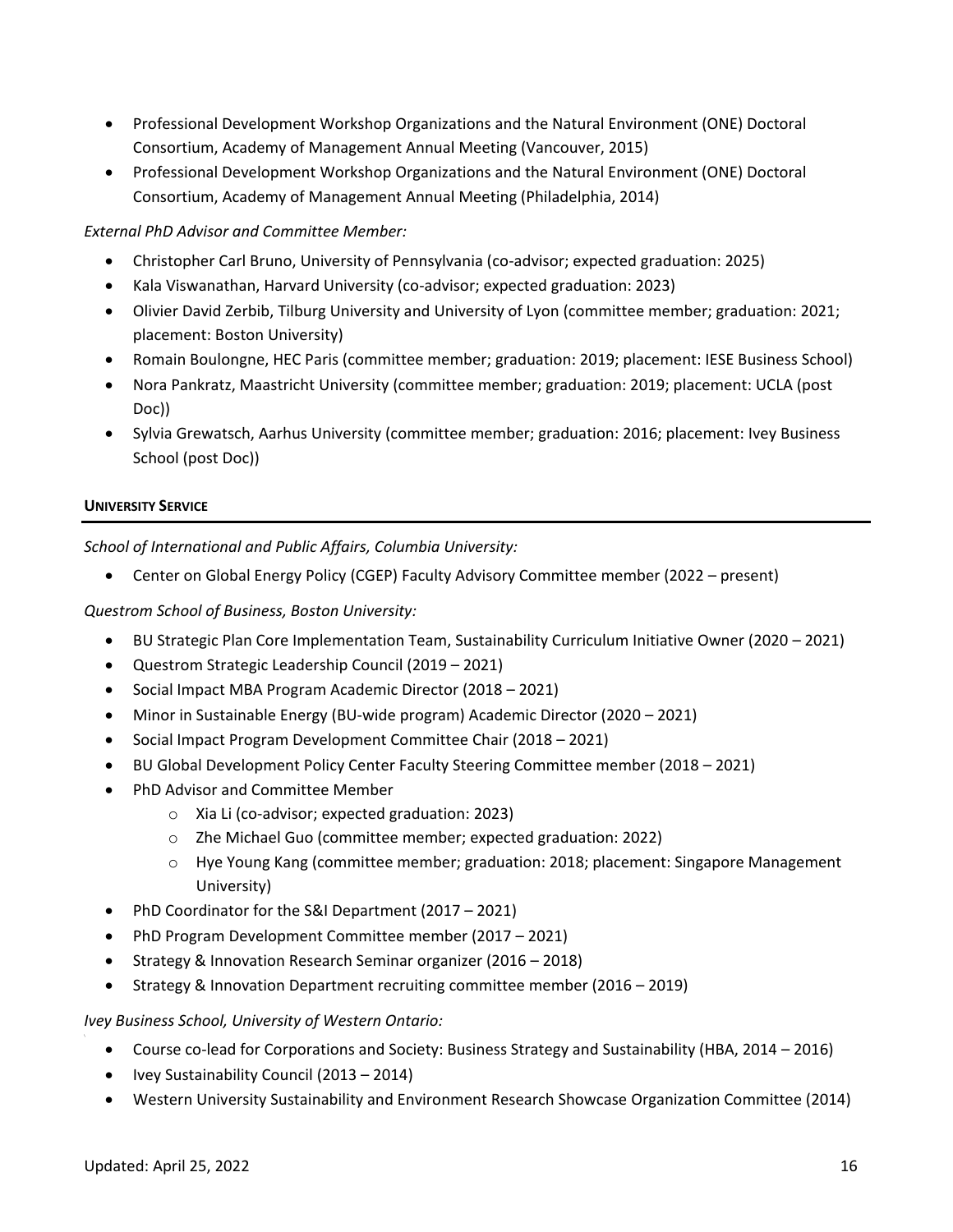• Western's Ideas for Sustainability and the Environment (WISE) Competition Selection Committee (2014)

#### **TEACHING**

*School of International and Public Affairs, Columbia University:*

• Social Impact: Business, Society, and the Natural Environment (Spring 2022)

*Climate School, Columbia University:*

• Social Impact: Business, Society, and the Natural Environment (Spring 2022)

### *Questrom School of Business, Boston University:*

- Social Impact: Business, Society, and the Natural Environment (MBA, Spring 2020, Spring 2021)
- Social Impact Field Seminar (MBA, Spring 2019 South Africa/Spring 2020 Brazil/Spring 2021 Global)
- Corporate Strategies for Growth (MBA, Spring 2017/Spring 2018/Spring 2019)
- Research Seminar in Technology Strategy and Innovation (PhD, co-taught, Fall 2016, Fall 2018, Spring 2021)

### *Ivey Business School, University of Western Ontario:*

- Multi-Disciplinary Perspectives of Sustainability (PhD, Spring 2014)
- Corporations and Society: Business Strategy and Sustainability (HBA, Fall 2013 2015)

### *MIT Sloan School of Management, Massachusetts Institute of Technology:*

- Cross-Cultural Leadership (MBA, Spring 2013)
- Global Markets, National Policies, and the Competitive Advantages of Firms (MBA, Spring 2012)
- Global Business Study Tour: Sustainable Social Impact in East Africa (MBA, 2012 2013)
- Global Entrepreneurship Lab & China/India Lab (MBA, 2011 2012)

### **COURSE MATERIAL**

• "A Framework for Applying Business Ethics in Practice," MIT Sloan Case Material 11-128.

### **SELECTED MEDIA COVERAGE**

- "I'm Dreaming Of A White Christmas: Navigating To Net Zero Real World Emissions," Forbes, 12/20/2021.
- "Inside the Battle for the Hearts and Minds of Tomorrow's Business Leaders," TIME Magazine, 10/08/2021.
- "What I Wish I Had Learned About Investing At Harvard Business School III: ESG Compensation Targets And Risk-Adjusted Returns," Forbes, 03/31/2021.
- "Episode 06: Caroline Flammer A 'Celebrity Talk Show' Style Interview," Strategy Research Virtual Proseminar Series, Youtube, 07/24/2020.
- "Corporate Green Bonds Benefit both Companies and the Environment," The FinReg Blog, Global Financial Markets Center, Duke University School of Law, 07/21/2020.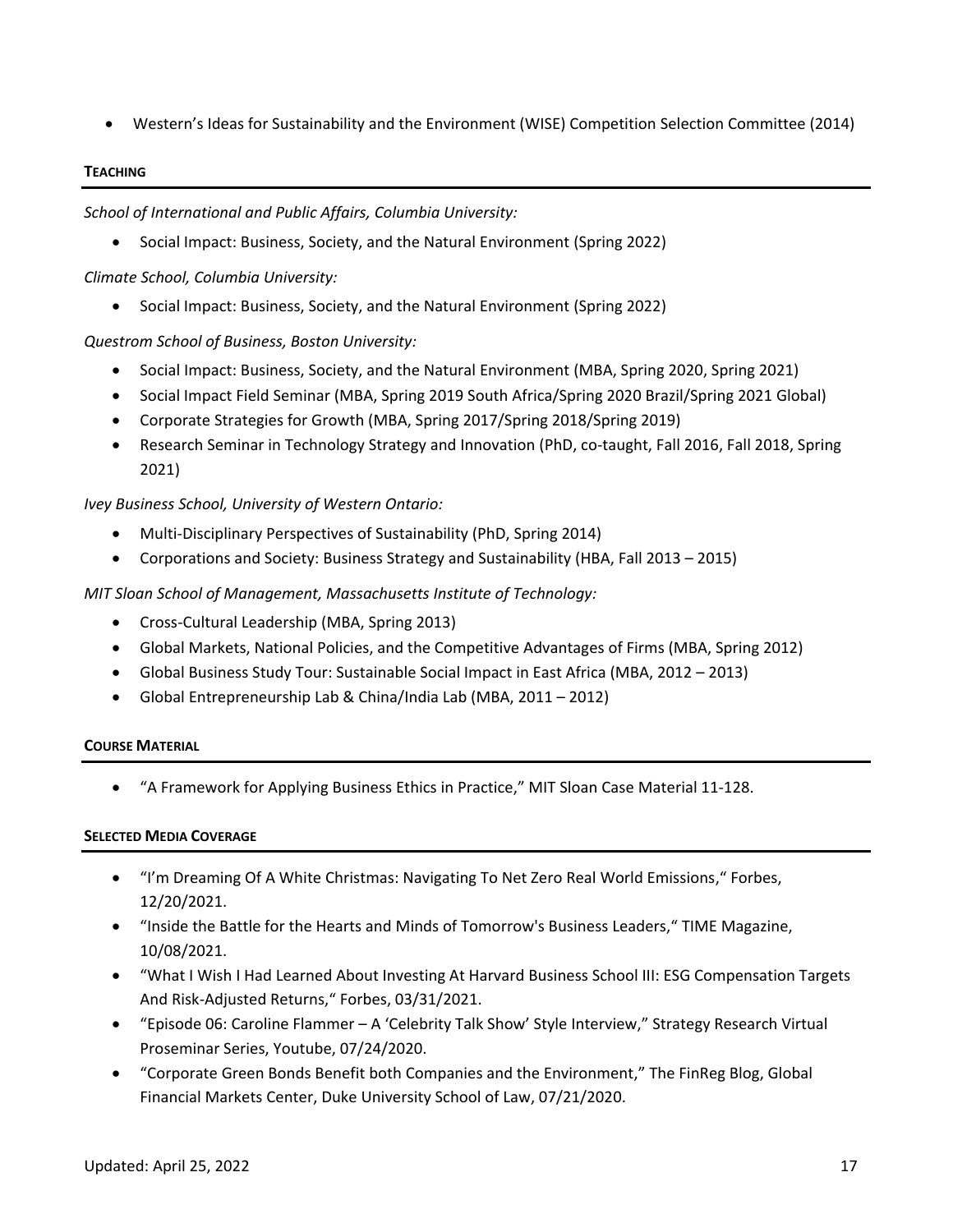- "How Corporate Social Responsibility Can Contribute to Company Competitiveness," Podcast with United Nations' Principles for Responsible Investment (PRI), 04/09/2020.
- "Aligning pay with social and financial performance," Milken Institute Review, 01/19/2020.
- "La pollution, un dilemme financier pour les pays émergents," *Le Temps*, 12/07/2018.
- "2017 Moskowitz Prize Winner: Who Benefits From Socially Responsible Governance?," Center for Responsible Business, UC Berkeley, 10/30/2017.
- "Complacency will Eat the Heart out of Whole Foods," *Financial Times*, 04/30/2017.
- "CEOs Should Focus on Long Term, Study Says," *The Wall Street Journal*, 12/27/2016.
- "Winners of 2016 IRRC Institute Research Award Examine Controversial Investor Issue of Short-Termism," *IRRC Institute*, 12/07/2016.
- "Winners of 2016 IRRC Institute Research Award Examine Controversial Investor Issue of Short-Termism," *Yahoo Finance!* 12/07/2016.
- "Long-Term Executive Incentives Improve Innovation and Corporate Responsibility," Alex Edmans Blog, 09/17/2016.
- "This little-known state law promotes happy employees and innovative ideas," *The Guardian*, 03/03/2016.
- "Is it better for companies to cut back or invest during a recession?," *The Globe and Mail*, 09/22/2015.
- "Roundup of Business School Research: Socially Responsible Firms are More Profitable," *The Globe and Mail*, 04/23/2014.
- "Does CSR Pay? —Caroline Flammer's Award-Winning Research Shows a Causal Link Between Corporate Social Responsibility and Financial Performance," *Impact*, 04/2014.
- "CSR and Financial Performance Linked, Moskowitz Prize-Winning Scholar Reveals," *Triple Pundit*, 02/26/2014.
- "Year in Review: New Research on the Good, the Bad and the Ugly in Corporate Ethics and Social Responsibility," Institute for Business and Social Impact, UC Berkeley, 01/04/2014.
- "Does CSR Boost Shareholder Value?," Network for Business Sustainability*,* 12/09/2013.
- "On Thin Ice," *CFA Society Minnesota Freezing Assets*, 12/02/2013.
- "Moskowitz Prize for Socially Responsible Investing," Center for Responsible Business, UC Berkeley.
- "SRI Research: CSR-Related Shareholder Wins Get Bottom-Line Results," *PR Newswire*, 10/29/2013.
- "A CFO Questions Business Values," *CFO*, 12/19/2012.
- "CSR Pays for Itself: Here's the Evidence," *Forbes*, 08/30/2011.
- "Investors Reward Green Companies, but less than Before," *ClimateWire*, 08/16/2011.
- "The Effect of CSR on Market Capitalization," *The Inspired Economist*, 09/07/2011.
- "Corporate Social Responsibility Pays for Itself," *MIT Sloan Experts Blog*, 09/09/2011.

### **PREVIOUS WORK EXPERIENCE**

• **MIT Sloan School of Management**

Lecturer, Global Economics and Management, 2011 – 2013

• **Kean University** Lecturer, Department of Graduate Management Studies, 2009 – 2011